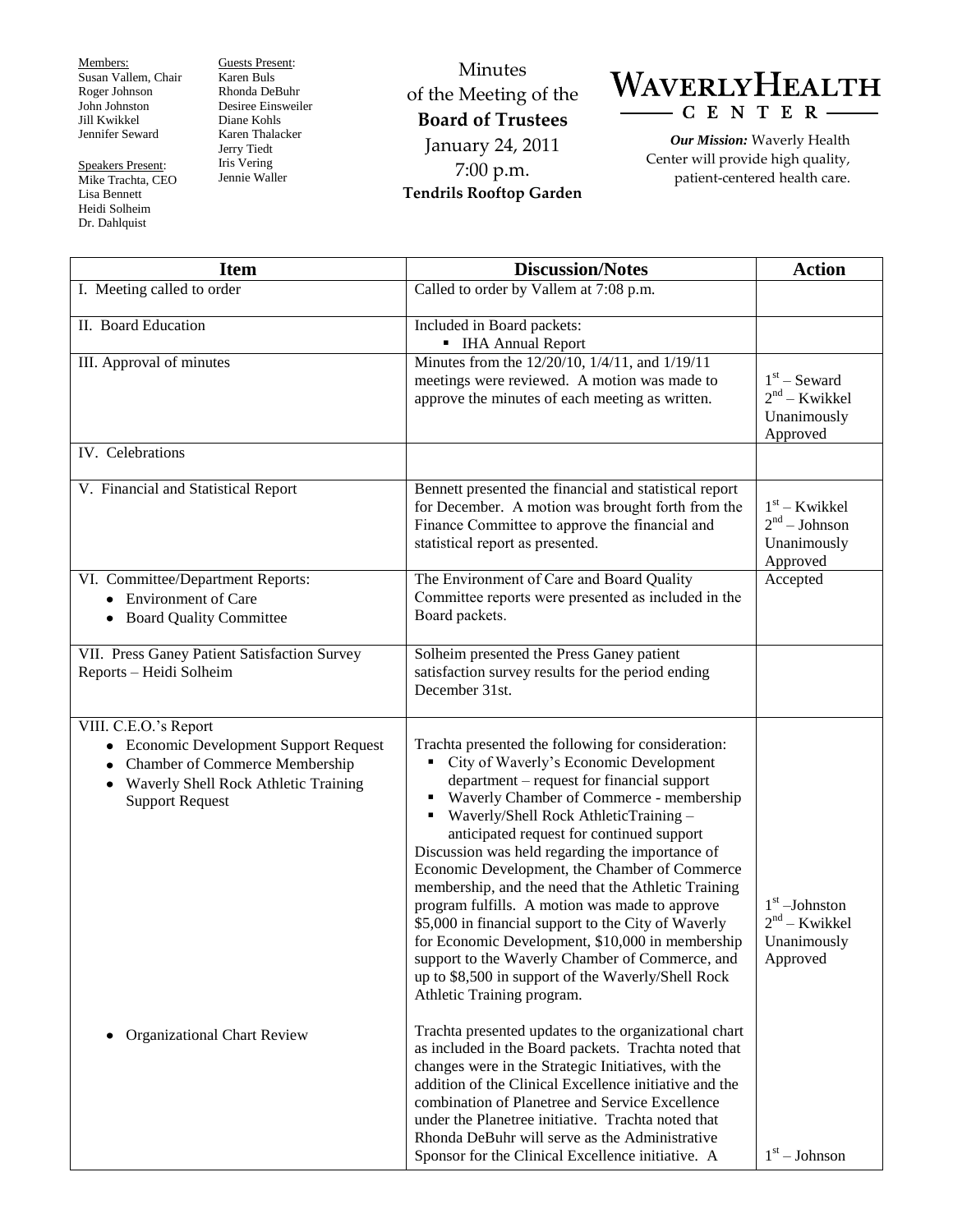|                                                                | motion was made to approve the organizational chart                                                                                                                                                                                                                                                                                                                                                                                                                                                                                                                                                                                                                                                                                                                              | $2nd -$ Seward                                                             |
|----------------------------------------------------------------|----------------------------------------------------------------------------------------------------------------------------------------------------------------------------------------------------------------------------------------------------------------------------------------------------------------------------------------------------------------------------------------------------------------------------------------------------------------------------------------------------------------------------------------------------------------------------------------------------------------------------------------------------------------------------------------------------------------------------------------------------------------------------------|----------------------------------------------------------------------------|
|                                                                | as presented.                                                                                                                                                                                                                                                                                                                                                                                                                                                                                                                                                                                                                                                                                                                                                                    | Unanimously                                                                |
| <b>Emergency Department Preliminary</b><br>Planning            | Trachta presented proposals from Planetree and<br>InVision Architecture for preliminary ED planning.<br>The proposal from Planetree was distributed to<br>Board members. It includes consulting services, on-<br>site focus groups and recommendations for patient-<br>centered design. The proposal from InVision<br>Architecture was included in the Board packets. It<br>includes development of a space program,<br>conceptual floor plan, and preliminary project<br>budgeting. Discussion was held about the ED<br>renovation project and how it fits into future facility<br>plans. A motion was made to approve the proposal<br>from Planetree at a cost of \$10,500 (plus travel) and<br>the proposal from InVision Architecture with a cost<br>not to exceed \$25,000. | Approved<br>$1st - Johnston$<br>$2nd - Kwikkel$<br>Unanimously<br>Approved |
| Trustee I-Pads                                                 | Trachta and Jerry Tiedt presented information about<br>I-Pads and how they could be utilized by the Board<br>to reduce paper usage and labor costs associated with<br>the production of Board packets. A motion was<br>made to approve the purchase of I-Pads and monthly<br>data plans for the Board members and the hospital<br>attorney.                                                                                                                                                                                                                                                                                                                                                                                                                                      | $1st - Johnson$<br>$2nd$ – Seward<br>Unanimously<br>Approved               |
| <b>Resolution Concerning Concealed</b><br>Weapons              | Trachta and Karen Thalacker presented a proposed<br>resolution regarding the prohibition of concealed<br>weapons on all WHC owned, leased or occupied<br>property. Discussion was held regarding the<br>resolution. A motion was made to approve the<br>resolution as presented.                                                                                                                                                                                                                                                                                                                                                                                                                                                                                                 | $1st$ – Seward<br>$2nd - Kwikkel$<br>Unanimously<br>Approved               |
| IX. Annual Business<br>• Review of Board Bylaws                | Board Bylaws were reviewed as included in the<br>Board packets. No changes were recommended. A<br>motion was made to approve the Board Bylaws as<br>written.                                                                                                                                                                                                                                                                                                                                                                                                                                                                                                                                                                                                                     | $1st - Johnson$<br>$2nd - Johnson$<br>Unanimously<br>Approved              |
| Review of Medical Staff Bylaws and<br>٠<br>Approval of Changes | Trachta presented the Medical Staff Bylaws for<br>review. Changes made were detailed in the Board<br>packet. These changes have been reviewed and<br>recommended for approval by the Medical Staff. A<br>motion was made to approve the review of and<br>changes to the Medical Staff Bylaws.                                                                                                                                                                                                                                                                                                                                                                                                                                                                                    | $1st - Johnston$<br>$2nd$ – Seward<br>Unanimously<br>Approved              |
| <b>Contracted Services Review</b>                              | Trachta presented the list of sources of patient care<br>provided from outside of the health center as<br>included in the Board packets. The sources were<br>reviewed by the Medical Staff and approved by the<br>Executive Committee of the Medical Staff. A<br>motion was made to approve the resolutions as<br>presented.                                                                                                                                                                                                                                                                                                                                                                                                                                                     | $1st - Johnson$<br>$2nd - Kwikkel$<br>Unanimously<br>Approved              |
| <b>Confidentiality Statement</b>                               | Trachta presented the annual Confidentiality<br>statement. Board members reviewed and signed the<br>statement.                                                                                                                                                                                                                                                                                                                                                                                                                                                                                                                                                                                                                                                                   |                                                                            |
| Duality & Conflict of Interest                                 | Trachta presented the annual Duality and Conflict of<br>Interest statement. Board members reviewed and                                                                                                                                                                                                                                                                                                                                                                                                                                                                                                                                                                                                                                                                           |                                                                            |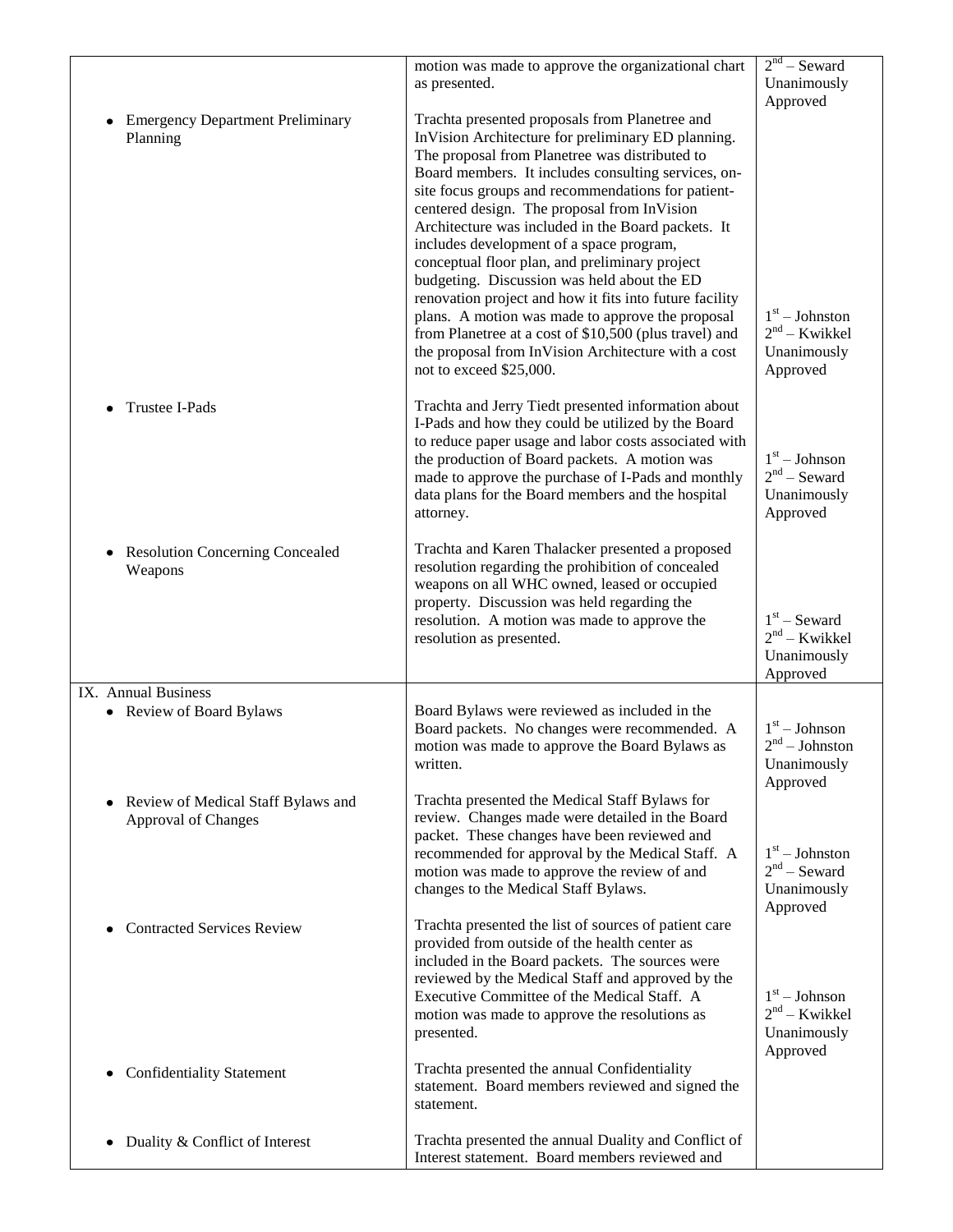| Authority of Health Center Environment of<br>$\bullet$<br>Care                                                                                                                                                                                                                                                                  | signed the statement. Roger Johnson noted potential<br>conflicts of interest involving his wife's employment<br>with Taylor Physical Therapy and his own<br>employment with VIP Schools.<br>Trachta presented the statement regarding the<br>authority of health center Environment of Care. A<br>motion was made to approve the statement as<br>presented.<br>Susan Vallem was nominated for the position of | $1st$ – Seward<br>$2nd - Kwikkel$<br>Unanimously<br>Approved   |
|---------------------------------------------------------------------------------------------------------------------------------------------------------------------------------------------------------------------------------------------------------------------------------------------------------------------------------|---------------------------------------------------------------------------------------------------------------------------------------------------------------------------------------------------------------------------------------------------------------------------------------------------------------------------------------------------------------------------------------------------------------|----------------------------------------------------------------|
| <b>Election of Officers</b><br>$\bullet$                                                                                                                                                                                                                                                                                        | Chair of the Board of Trustees and Roger Johnson<br>was nominated for the position of Secretary of the<br>Board of Trustees. Vallem and Johnson both<br>accepted appointment to the positions as listed. A<br>motion was made to approve the appointment of<br>Vallem to the position of Chair and Johnson to the<br>position of Secretary of the Board of Trustees.                                          | $1st - Johnston$<br>$2nd - Kwikkel$<br>Unanimously<br>Approved |
| <b>Committee Assignments</b><br>$\bullet$                                                                                                                                                                                                                                                                                       | Trachta presented the current committee<br>appointments. No changes were recommended.                                                                                                                                                                                                                                                                                                                         |                                                                |
| X. Medical Staff Report                                                                                                                                                                                                                                                                                                         | Dr. Dahlquist reported that the Executive Committee<br>of the Medical Staff met on 1/17/11 and considered<br>privileging items as listed under new business.                                                                                                                                                                                                                                                  |                                                                |
| XI. Old Business<br>• Contracts for Midlevel Providers                                                                                                                                                                                                                                                                          | Trachta reported on the process of reviewing and<br>revising Midlevel Provider contracts. He noted that<br>revisions are being made to assure consistency in<br>terms. He reported that physician contracts will be<br>reviewed and revised next.                                                                                                                                                             |                                                                |
| XII. New Business<br>• Provisional Appointments to Medical<br>Staff:<br>Matthew Sowle, PA-C - Family<br>٠<br>Medicine, Courtesy/Ancillary,<br>Covenant                                                                                                                                                                          | Privileging items were presented as individually<br>listed at left. All files have been reviewed by the<br>Executive Committee of the Medical Staff. The<br>Executive Committee recommends approval. A<br>motion was made to approve all privileging items as<br>individually considered and recommended by the<br>Executive Committee of the Medical Staff.                                                  | $1st - Johnston$<br>$2nd$ – Seward<br>Unanimously<br>Approved  |
| Provisional to Regular Appointment on<br><b>Medical Staff:</b><br>Jon Hennings, ARNP - Family<br>٠<br>Medicine, Active/Ancillary, WHC<br>Michele Martins, M.D. - OB/Gyn,<br>٠<br>Active, WHC<br>Stacy Wagner, D.O. - Pediatrics,<br>٠<br>Active, WHC<br>Samuel Sims, CRNA - Anesthesia,<br>٠<br>Courtesy, Nationwide Anesthesia |                                                                                                                                                                                                                                                                                                                                                                                                               |                                                                |
| Reappointments to Medical Staff:<br>Wissam Jaber, M.D. - Cardiology,<br>Consulting, CVMS                                                                                                                                                                                                                                        |                                                                                                                                                                                                                                                                                                                                                                                                               |                                                                |
| Updated/Revised Privilege List:<br>٠<br>Barbara Burkle, ARNP-<br>Gastroenterology, Consulting/<br>Ancillary, CVMS                                                                                                                                                                                                               |                                                                                                                                                                                                                                                                                                                                                                                                               |                                                                |
| Resignation from Medical Staff:<br>Adam Brooks, M.D. - Family<br>Medicine, Courtesy, Covenant                                                                                                                                                                                                                                   |                                                                                                                                                                                                                                                                                                                                                                                                               |                                                                |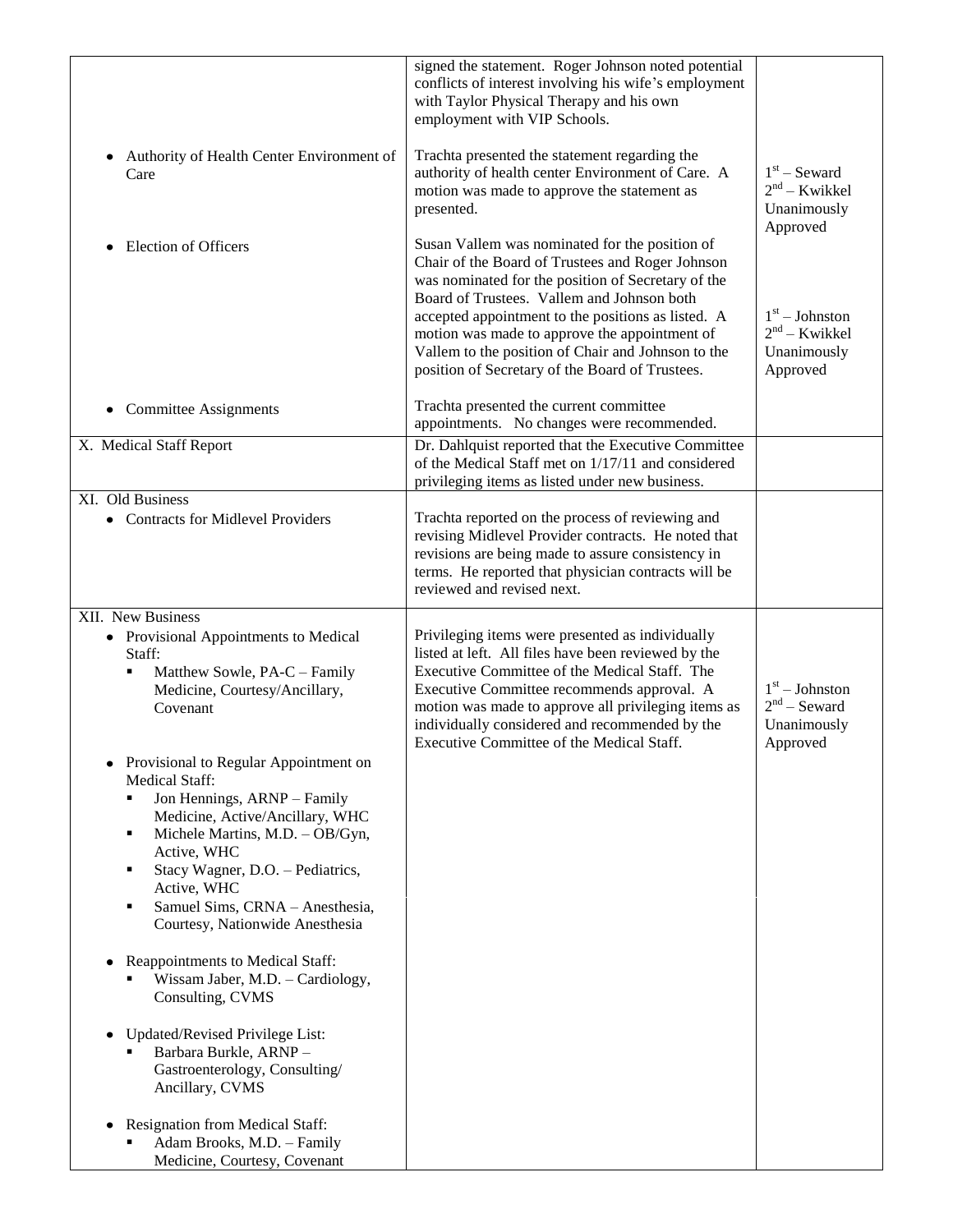| <b>Finance Committee</b>                                                       | Bennett reported that the Finance Committee met on<br>1/21/11. Minutes from said meeting were included<br>in the Board packets.                                                                                              |                                                                |
|--------------------------------------------------------------------------------|------------------------------------------------------------------------------------------------------------------------------------------------------------------------------------------------------------------------------|----------------------------------------------------------------|
| Capital Purchase FYI<br>٠                                                      | Bennett presented the following capital purchase<br>FYI's:<br>· Wireless Fetal Monitor (Foundation annual<br>campaign)<br>• Firewall Intrusion Protection Service                                                            |                                                                |
| <b>Capital Requests</b><br>٠                                                   | Bennett presented the following capital request:<br>C-Arm at a cost not to exceed \$89,000<br>A motion was made to approve the C-Arm capital<br>request as presented.                                                        | $1st - Johnson$<br>$2nd - Kwikkel$<br>Unanimously              |
|                                                                                | Bennett presented the following capital request:<br>• Ultrasonic Liposuction System at a cost not to<br>exceed \$96,475                                                                                                      | Approved                                                       |
|                                                                                | A motion was made to approve the Ultrasonic<br>Liposuction System capital request as presented.                                                                                                                              | $1st$ – Kwikkel<br>$2nd$ – Seward<br>Unanimously               |
| Charity Care<br>٠                                                              | Bennett presented the following application for<br>charity care:<br>Application is for a husband and wife who<br>qualify for 100% write off under our charity<br>care policy. The total to be written off is<br>\$13,802.40. | Approved                                                       |
|                                                                                | A motion was made to approve the application as<br>presented.                                                                                                                                                                | $1st - Johnston$<br>$2nd - Johnson$<br>Unanimously             |
|                                                                                | Bennett shared information about the new Patient<br>Financial Advocate position, and how this position<br>works directly with our charity care program.                                                                      | Approved                                                       |
| XIII. Closed Session<br>Iowa Code Chapter 388.9<br>Iowa Code Chapter 21.5.1(i) | A motion was made to move into closed session at<br>8:47 p.m. for the purpose identified at left.                                                                                                                            | $1st - Johnston$<br>$2nd - Kwikkel$<br>Unanimously<br>Approved |
| XIV. Open Session                                                              | A motion was made to move back into open session<br>at 9:50 p.m.                                                                                                                                                             | $1st$ – Kwikkel<br>$2nd$ – Seward<br>Unanimously<br>Approved   |
| XV. Approval of Provider Employment<br>Agreement                               | A motion was made to approve the provider<br>employment agreement.                                                                                                                                                           | $1st - Johnson$<br>$2nd - Kwikkel$<br>Unanimously<br>Approved  |
| XVI. Chief Executive Officer Selection Process                                 | A motion was made to engage Witt/Kieffer to assist<br>in the CEO search.                                                                                                                                                     | $1st - Johnson$<br>$2nd - Johnston$<br>Unanimously<br>Approved |
|                                                                                | A motion was made to name Lisa Bennett as Interim<br>Administrator, effective March 1.                                                                                                                                       | $1st$ – Kwikkel<br>$2nd$ – Seward<br>Unanimously<br>Approved   |
|                                                                                | A motion was made to establish an advisory position,<br>effective April 1.                                                                                                                                                   | $1st - Johnston$<br>$2nd$ – Seward                             |